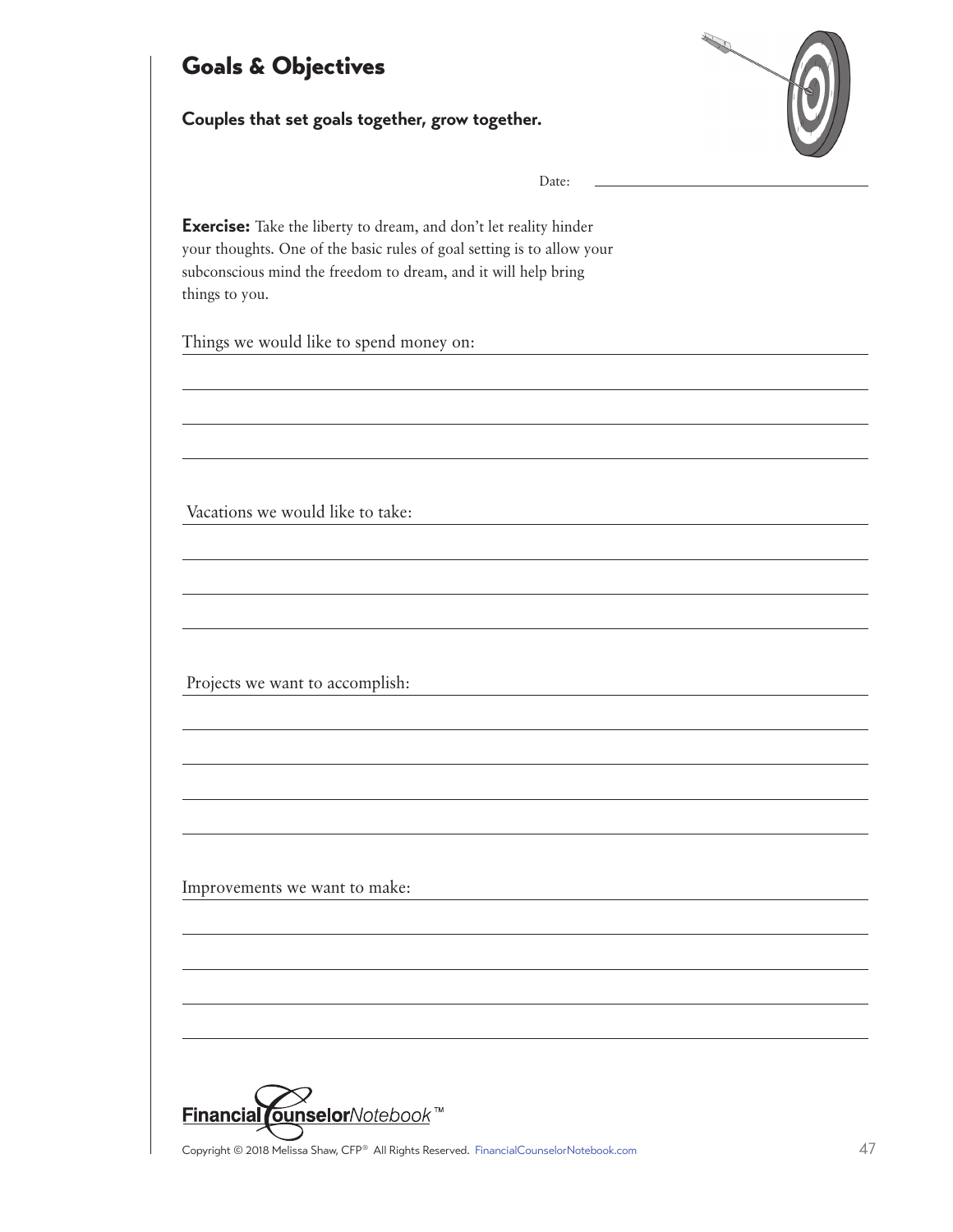| <b>Personal Information</b>                                                                                                                                                                                    |                                                     |      |  |  |  |  |
|----------------------------------------------------------------------------------------------------------------------------------------------------------------------------------------------------------------|-----------------------------------------------------|------|--|--|--|--|
|                                                                                                                                                                                                                | The best way to predict the future is to create it. |      |  |  |  |  |
| <b>Exercise:</b> The past is a bucket of ashes. You can't burn it again but<br>you can learn from it. Forward thinking and looking ahead allows<br>you to become the person you could admire and desire to be. |                                                     |      |  |  |  |  |
| Name:                                                                                                                                                                                                          |                                                     |      |  |  |  |  |
| Height:                                                                                                                                                                                                        | Weight:                                             | Age: |  |  |  |  |
| Occupation:                                                                                                                                                                                                    |                                                     |      |  |  |  |  |
| My good qualities:                                                                                                                                                                                             |                                                     |      |  |  |  |  |
| Areas for improvement:                                                                                                                                                                                         |                                                     |      |  |  |  |  |
|                                                                                                                                                                                                                |                                                     |      |  |  |  |  |
| Things I wish I were doing:                                                                                                                                                                                    |                                                     |      |  |  |  |  |
|                                                                                                                                                                                                                |                                                     |      |  |  |  |  |
| Things I would like to learn:                                                                                                                                                                                  |                                                     |      |  |  |  |  |
|                                                                                                                                                                                                                |                                                     |      |  |  |  |  |
|                                                                                                                                                                                                                |                                                     |      |  |  |  |  |
|                                                                                                                                                                                                                |                                                     |      |  |  |  |  |
|                                                                                                                                                                                                                |                                                     |      |  |  |  |  |

Copyright © 2018 Melissa Shaw, CFP® All Rights Reserved. [FinancialCounselorNotebook.com](http://www.financialcounselornotebook.com) 48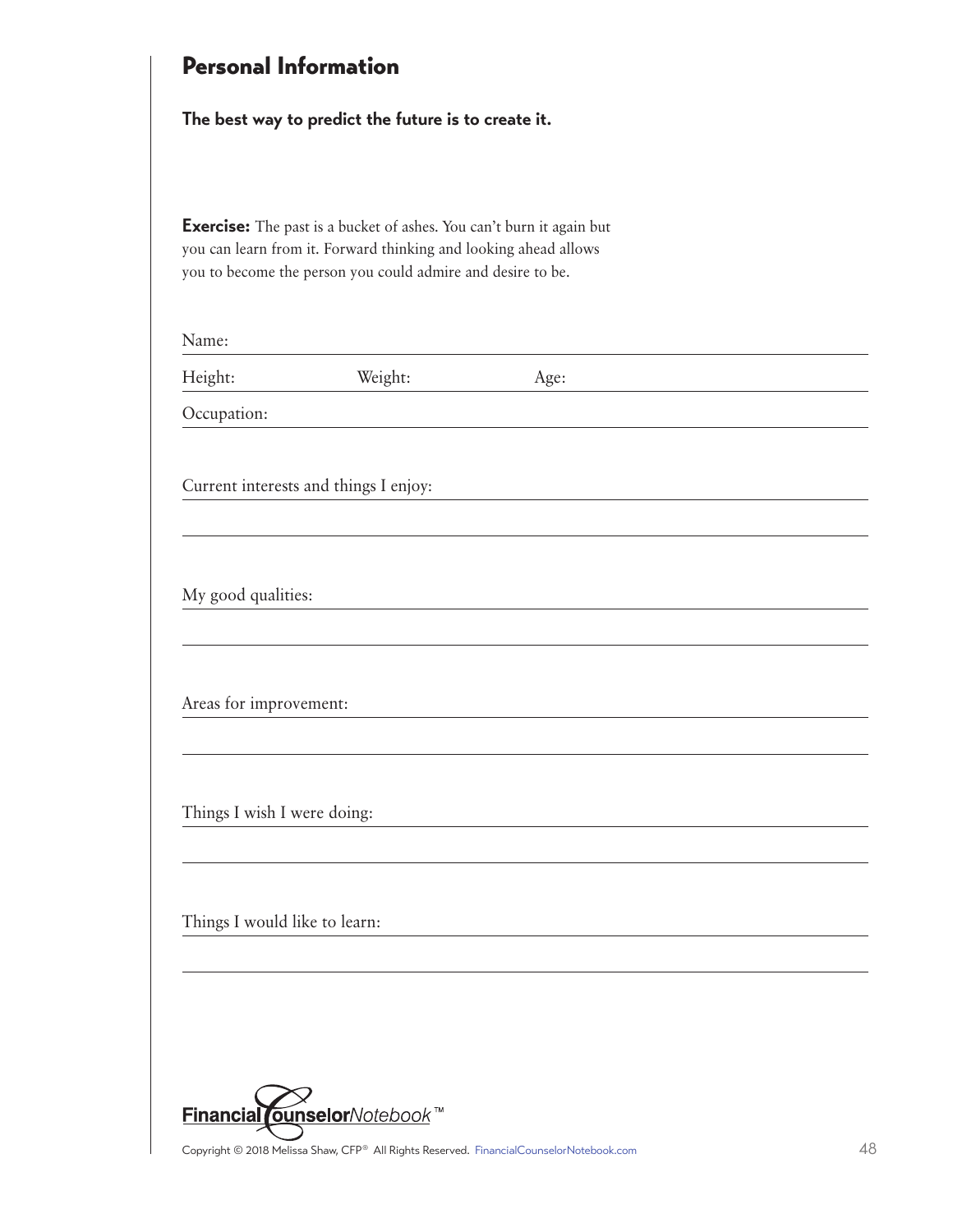## Your Personal Time Lines

## **Keeping it in perspective!**

**Exercise:** If you're a married couple, then each of you take a line (use the top grid as an example). Create a time line showing the years that things happened in the past, or future years of expectation. When were you born? What year were you married? Do you have kids? When will they need education dollars? What age will you retire? Does longevity run in your family? How old do you think you'll be when you die?

*"Life is not a foot race, it is a relay race. Someone passed you the baton as you came into the race and you'll pass it again on your way out."*

|       |             |                | 1995        | 2013             |                                                                                 |              |
|-------|-------------|----------------|-------------|------------------|---------------------------------------------------------------------------------|--------------|
| Mike  | 1952        | 1989           | 1993        | 2011             | 2017                                                                            | 2037         |
|       | <b>Born</b> | <b>Married</b> | <b>Kids</b> | <b>Education</b> | <b>Retirement</b>                                                               | <b>Death</b> |
| Sarah | 1960        | 1989           |             |                  | 2010                                                                            | 2060         |
|       |             |                |             |                  |                                                                                 |              |
|       | <b>Born</b> | <b>Married</b> | <b>Kids</b> | <b>Education</b> | <b>Retirement</b>                                                               | <b>Death</b> |
|       |             |                |             |                  |                                                                                 |              |
|       |             |                |             |                  | "The measure of a man's<br>character is not what he<br>gets from his ancestors, |              |
|       |             |                |             |                  | but what he leaves his<br>descendants."                                         |              |